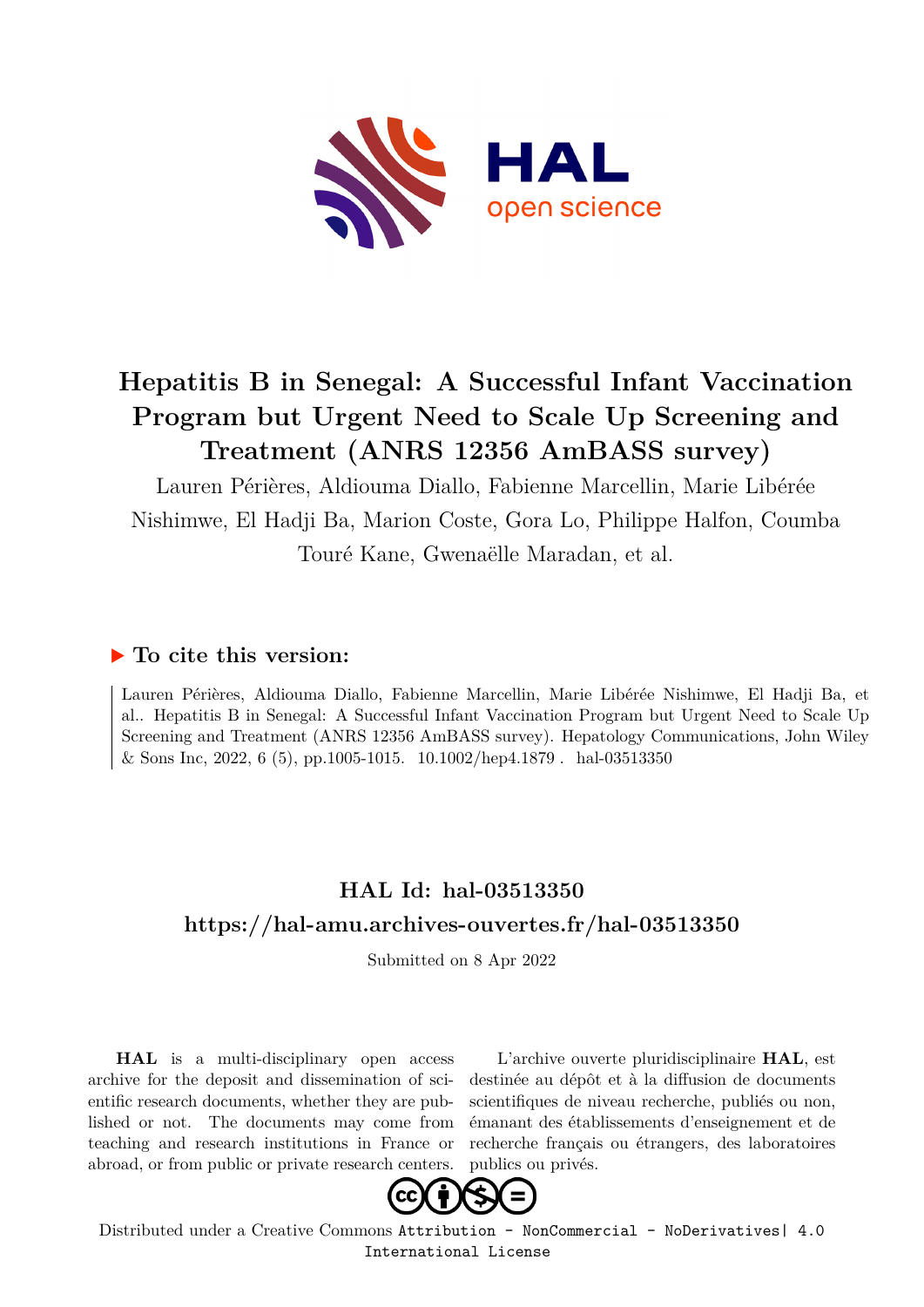# **Hepatitis B in Senegal: A Successful Infant Vaccination Program but Urgent Need to Scale Up Screening and Treatment (ANRS 12356 AmBASS survey)**

Laure[n](https://orcid.org/0000-0001-8853-3829) Périèr[e](https://orcid.org/0000-0001-9005-240X)s  $\bm{\mathbb{D}}$ , <sup>1</sup> Aldiouma Diallo  $\bm{\mathbb{D}}$ , <sup>1</sup> Fabienne Marcellin  $\bm{\mathbb{D}}$ , <sup>2</sup> Marie Libérée Nishi[mwe,](https://orcid.org/0000-0002-6794-4837) <sup>2</sup> El Hadji Ba, <sup>1</sup> Marion Coste  $\bm{\mathbb{D}}$ , <sup>2,3</sup> **Gora Lo,<sup>4</sup> Philippe [Half](https://orcid.org/0000-0002-4198-4785)on,5 Coumba To[uré K](https://orcid.org/0000-0003-4810-8232)ane,4 Gwena[ëlle M](https://orcid.org/0000-0002-7567-5200)aradan,2,6 Patrizia Carrieri , 2 Assane Diouf,1 Yusuke Shimakawa**  $\bullet$ ,  $\bullet$  Cheikh Sokhna  $\bullet$ ,  $\bullet$  Sylvie Boyer  $\bullet$  ,  $\bullet$  and ANRS 12356 AmBASS Survey Study Group

Senegal introduced the infant hepatitis B virus (HBV) vaccination in 2004 and recently committed to eliminating **hepatitis B by 2030. Updated epidemiological data are needed to provide information on the progress being made and to develop new interventions. We estimated the prevalence of hepatitis B surface antigen (HBsAg) in children and adults living in rural Senegal and assessed hepatitis B treatment eligibility. A cross-sectional population-based serosurvey of HBsAg was conducted in 2018-2019 in a large sample (n = 3,118) of residents living in the Niakhar area (Fatick region, Senegal). Individuals positive for HBsAg subsequently underwent clinical and biological assessments. Data were weighted for age and sex and calibrated to be representative of the area's population. Among the 3,118 participants, 206 were HBsAg positive (prevalence, 6.9%; 95% confidence interval [CI], 5.6-8.1). Prevalence varied mark**edly according to age group in individuals aged 0-4, 5-14, 15-34, and ≥35 years as follows:  $0.0\%$  (95% CI, 0.00-0.01); **1.5% (95% CI, 0.0-2.3); 12.4% (95% CI, 9.1-15.6); and 8.8% (95% CI, 6.1-11.5), respectively. Of those subsequently assessed, 50.9% (95% CI, 41.8-60.0) had active HBV infection; 4 (2.9%; 95% CI, 0.9-9.4) were eligible for hepatitis B treatment.** *Conclusion:* **In this first population-based serosurvey targeting children and adults in rural Senegal, HBsAg prevalence was very low in the former, meeting the World Health Organization's (WHO) < 1% HBsAg 2020 target; however, it was high in young adults (15-34 years old) born before the HBV vaccine was introduced in 2004. To reach national and WHO hepatitis elimination goals, general population testing (particularly for adolescents and young adults), care, and treatment scale-up need to be implemented. (***Hepatology Communications* **2021;0:1-11).**

Fepatitis B surface antigen (HBsAg) preva-<br>
lence in Africa is high (6.1%; 95% confidence<br>
interval [CI], 4.6-8.5), and an estimated<br>
60 million individuals have chronic hepatitis B virus lence in Africa is high (6.1%; 95% confidence interval [CI], 4.6-8.5), and an estimated (HBV) infection.<sup>(1)</sup> West and Central Africa are the most affected subregions, with approximately 10% of the population chronically infected. $(2)$ 

In sub-Saharan Africa, HBV exposure predominantly occurs during early childhood, mostly through horizontal and mother-to-child transmission. $^{(3)}$ Following exposure, individuals either clear the virus or develop chronic infection. The risk of the latter is inversely related to age at infection, occurring in up to 90% of those infected perinatally but falling to less

*Abbreviations: ALT, alanine aminotransferase; ANRS, French Agency for Research on AIDS and Viral Hepatitis; AST, aspartate aminotransferase; CI, confidence interval; DBS, dried blood spot; HBeAg, hepatitis B e antigen; HBsAg, hepatitis B surface antigen; HBV, hepatitis B virus; HDSS, Health and Demographic Surveillance System; HDV, hepatitis D virus; HIV, human immunodeficiency virus; ULN, upper limit of normal; WHO, World Health Organization.*

*Additional Supporting Information may be found at onlinelibrary.wiley.com/doi/10.1002/hep4.1879/suppinfo.*

*Received September 6, 2021; accepted November 24, 2021.*

*Supported by the French National Institute for Health and Medical Research-French Agency for Research on AIDS and Viral Hepatitis (ANRS) Emerging Infectious Diseases (Inserm-ANRS, grant number 12356 to S.B. and A.D.).*

*The sponsor had no role in the study design, data collection, data analysis, decision to publish, or preparation of the manuscript. The findings and conclusions presented in this manuscript are those of the authors.*

*The data underlying this article cannot be shared publicly for the privacy of individuals that participated in the study. The data will be shared on reasonable request to the corresponding author.*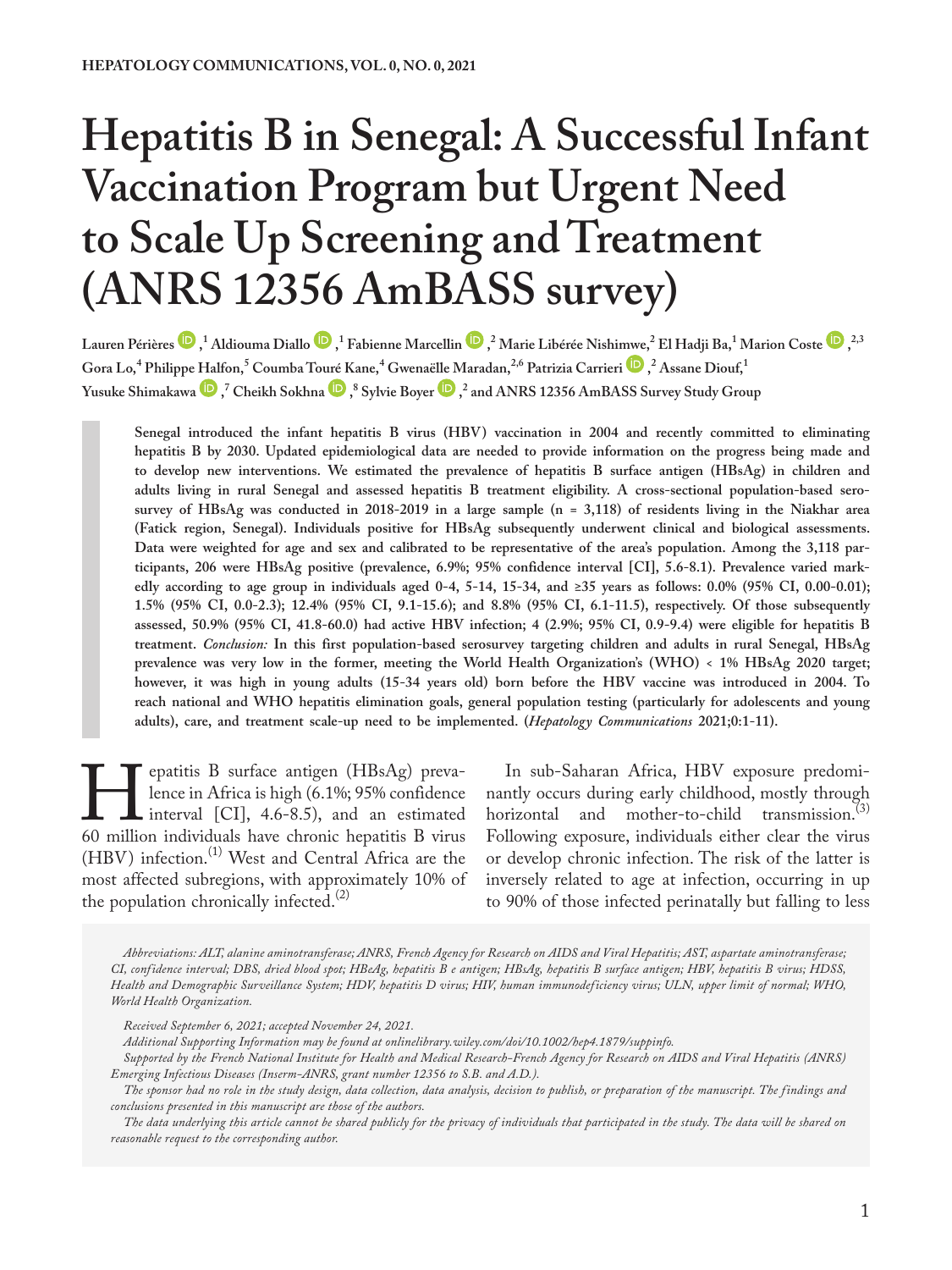than 5% in individuals infected during adulthood.<sup> $(4,5)$ </sup> The natural history of chronic HBV infection is complex; some individuals may remain asymptomatic and the infection may even resolve. For others, disease progression leads to chronic liver disease and the risk of cirrhosis or hepatocellular carcinoma.<sup>(6)</sup> In 2016, the World Health Organization (WHO) estimated that HBV infection caused  $107,000$  deaths in Africa.<sup>(7)</sup>

Hepatitis B is endemic in Senegal. A modeling study estimated HBsAg prevalence in the general population at 8.1% (95% CI, 7.5-9.0) in 2016.<sup>(2)</sup> However, prevalence estimates over the past 20 years have mostly relied on studies conducted in the capital Dakar in specific adult populations, including pregnant women,  $(8,9)$ persons coinfected with human immunodeficiency virus  $(HIV),<sup>(10,11)</sup>$  and blood donors.<sup>(12-14)</sup> Although two studies targeted children, both were conducted before 2016 in health care facilities in Dakar.<sup>(15,16)</sup>

To fight the HBV epidemic, Senegal has implemented several control measures. The three-dose hepatitis B vaccine, administered as a combined vaccine to infants 6, 10, and 14 weeks after birth, was introduced in the Expanded Program on Immunization in 2004; the monovalent birth-dose vaccine was added in 2016. The targets of the 2019-2023 Senegalese Strategic Plan to Fight Against Viral Hepatitis<sup>(17)</sup> reflect the aims of the WHO Global Health Sector Strategy,

namely a 90% reduction in chronic HBV infection incidence, a 65% reduction in HBV mortality, and 80% treatment coverage among those eligible for treatment by 2030.<sup>(18)</sup> Key interventions to achieve this include decentralizing screening and treatment services at the health care system's regional and district levels. $(17)$ 

In order to design public health interventions that are adapted to the decentralization of HBV care in rural Senegal, up-to-date epidemiological data on HBV infection in adults and in children born after the vaccination program's introduction are needed. We aimed to document the prevalence of HBsAg in the general population in a rural area of Senegal and to estimate the proportion of individuals infected with HBV who are eligible for antiviral therapy, using national and WHO guidelines.

## **Participants and Methods STUDY DESIGN**

The French Agency for Research on AIDS and Viral Hepatitis(ANRS) 12356 AmBASS (AMpleur et conséquences de l'infection chronique par le virus de l'hépatite B en Afrique Sub-Saharienne [burden and impacts of chronic HBV infection in sub-Saharan

*© 2021 The Authors. Hepatology Communications published by Wiley Periodicals LLC on behalf of American Association for the Study of Liver Diseases This is an open access article under the terms of the [Creative Commons Attribution-NonCommercial-NoDerivs](http://creativecommons.org/licenses/by-nc-nd/4.0/) License, which permits use and distribution in any medium, provided the original work is properly cited, the use is non-commercial and no modifications or adaptations are made.*

*View this article online at wileyonlinelibrary.com. DOI 10.1002/hep4.1879*

*Potential conflict of interest: Dr. Shimakawa consults for and received grants from Gilead. The other authors have nothing to report.*

#### **ARTICLE INFORMATION:**

**From the <sup>1</sup> Vecteurs–Infections Tropicales et Méditerranéennes (VITROME), Campus Institut de Recherche pour le Développement (IRD)- Universite Cheikh Anta Diop, Dakar, Senegal; <sup>2</sup> Institut National de la Santé et de la Recherche Médicale, IRD, Sciences Economiques and Sociales de la Santé and Traitement de l'Information Médicale, Institut des Sciences de la Santé Publique - ISSPAM, Aix-Marseille University, Marseille, France; <sup>3</sup> Centre National de la Recherche Scientifique, École des Hautes Études en Sciences Sociales, Centrale Marseille, Aix-Marseille School of Economics, Aix-Marseille University, Marseille, France; <sup>4</sup> Institut de Recherche en Santé de Surveillance Epidémiologique et de Formation, Dakar, Senegal; <sup>5</sup> Laboratoire Alphabio, Hôpital Européen, Marseille, France; <sup>6</sup> Observatoire Régional de la Santé Provence-Alpes-Côte d'Azur, Marseille, France; <sup>7</sup> Unité d'Épidémiologie des Maladies Émergentes, Institut Pasteur, Paris, France; <sup>8</sup> IRD, Service de santé des armées, VITROME, Aix-Marseille University, Marseille, France.**

#### **ADDRESS CORRESPONDENCE AND REPRINT REQUESTS TO:**

**Fabienne Marcellin, Ph.D. SESSTIM UMR 1252 Faculté de Médecine, 3e étage - Aile Bleue Aix-Marseille University** 

**27, Boulevard Jean Moulin 13385 Marseille cedex 5, France E-mail: [fabienne.marcellin@inserm.fr](mailto:fabienne.marcellin@inserm.fr) Tel.: +33 4 13 73 22 79**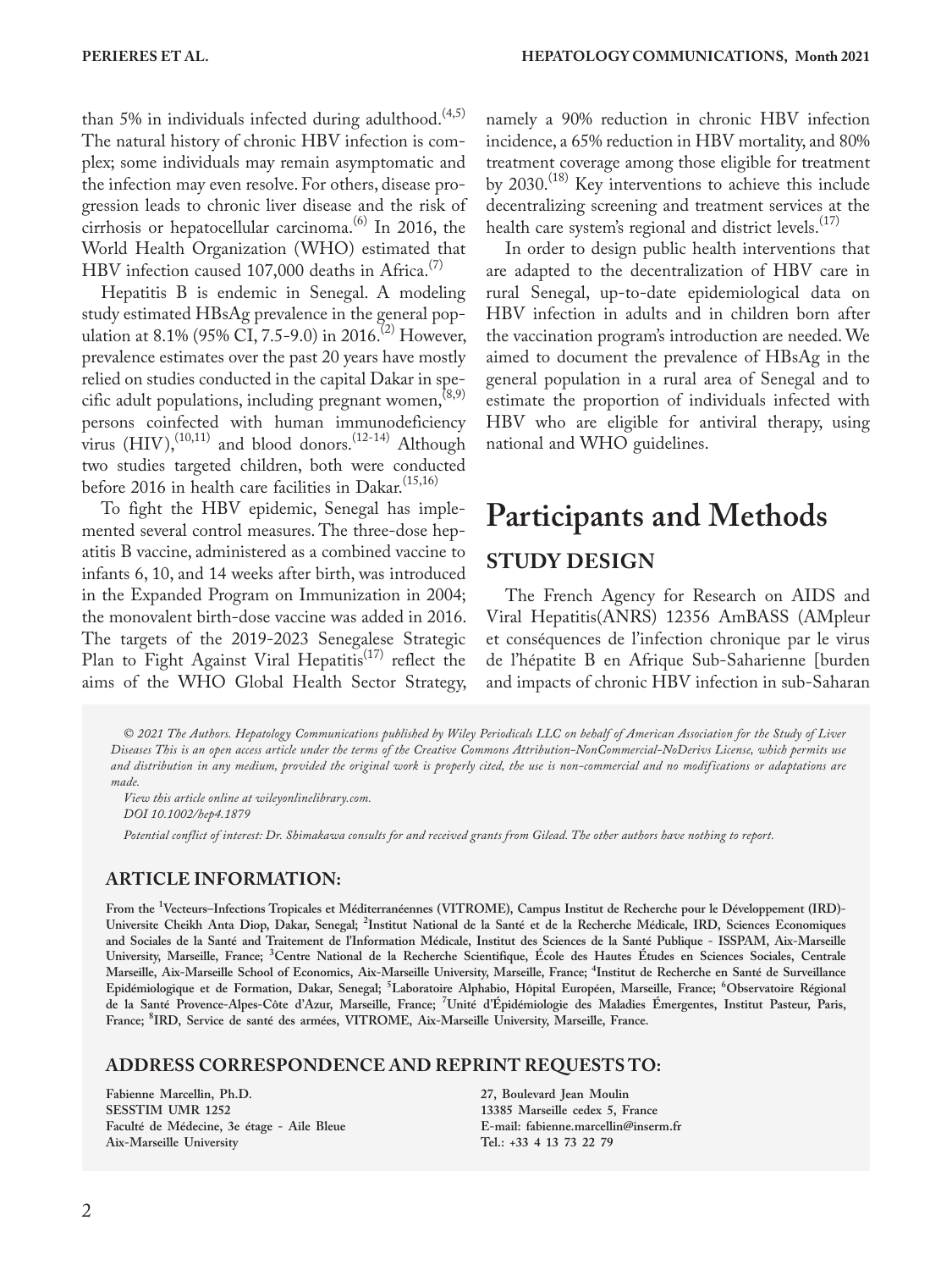Africa]) cross-sectional survey was conducted between October 2018 and May 2019 in a large sample of residents living in the area covered by the Niakhar Health and Demographic Surveillance System (HDSS) in the region of Fatick. In 2018, Fatick was selected as Senegal's pilot region for the decentralization of HBV care. The HDSS is located 135 km east of Dakar and covers 203 km<sup>2</sup>, with a population of 44,854 individuals in 30 villages.<sup>(19)</sup> It has four primary health care posts managed by nurses (study area map in Fig. 1).<sup>(20)</sup> Two health care centers managed by physicians (reference facilities at the district level) and the regional hospital are located close to the HDSS area.

### **Survey Sampling Strategy**

The survey methodology is extensively described elsewhere.<sup>(20)</sup> Household sampling was performed using a two-stage stratified design with simple random sampling at both stages. We first selected 11 villages according to their levels of infrastructure (three semiurban, eight rural) and then 401 households among these villages. The sample size  $(n = 3,200)$  individuals) was determined so as to have a precision of ±1.2% for the prevalence of HBsAg positivity in the general population (assuming a 10%-17% prevalence of HBsAg, based on previous studies in Senegal) and ±3.0% in each of the following age groups: ≤14, 15-34, and ≥35 years old.<sup>(20)</sup>

### **Study Population**

Participants aged 0-14 years were considered as children and those  $\geq 15$  years old as adults. Among selected households, all residents ≥6 months old were invited to participate in the survey, except adults unable to sign informed consent and children whose



**FIG. 1.** Map of the area covered by the Niakhar HDSS with identification of the 11 villages and four health care posts participating in the ANRS 12356 AmBASS survey. (Source: IRD 1985 and DTGC 1998; Cartography: Ndonky A. 2018.). Reprinted with permission from Delaunay et al.<sup>(34)</sup>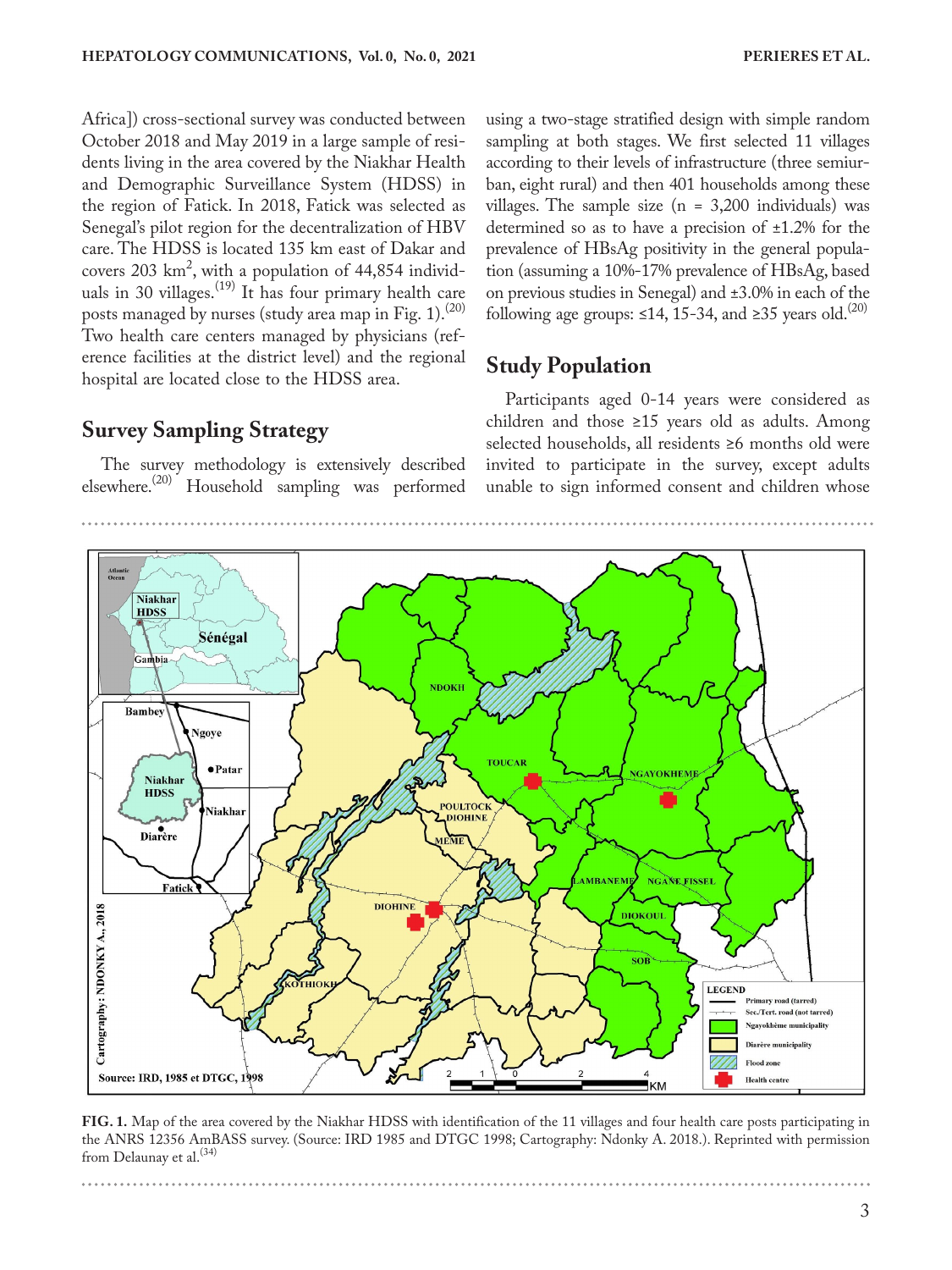parent or legal guardian was not present in the household at the time of the survey. Informed consent to participate was mandatory; parental consent was obtained for all participating minors.

## **Clinical and Biological Data Collection**

Household members who agreed to participate received pretest counseling. Subsequently, dried blood spots (DBSs) (Whatman 903 Protein saver card) were collected by nurses using capillary whole blood to screen for HBV infection. Thanks to their high (>90%) diagnostic sensitivity and specificity compared with plasma or serum,  $^{(21)}$  the WHO recommends DBS to detect HBsAg in areas where rapid diagnostic tests are unavailable or where there are no facilities or personnel to take venous blood samples. Using a standardized method, $^{(22)}$  DBSs were eluted to detect HBsAg by using a chemiluminescent microparticle immunoassay (ARCHITECT; Abbott, Sligo, Ireland). To determine optimal cut-off values for positivity and negativity using DBSs, we obtained paired capillary blood for DBSs and venous blood for serum samples from 39 individuals in the pilot study of AmBASS (see Supporting Table S1). Cut-off values were determined at 1.0 IU/mL (for negativity) and 1.5 IU/mL (for positivity). For HBsAg levels between 1.0 and 1.5 IU/mL using DBSs, we systematically performed a second HBsAg test using serum samples to confirm the status.

All participants received their HBsAg screening test results and posttest counseling. Additionally, individuals who were HBsAg positive underwent biological and clinical examinations in health care facilities to assess liver disease stage and treatment eligibility. Venous blood was collected for full blood count, alanine aminotransferase (ALT), aspartate aminotransferase (AST), hepatitis B e antigen (HBeAg), HIV antibody (ARCHITECT; Abbott) and hepatitis D virus (HDV) antibody (enzyme linked immunosorbent assay; hepatitis delta; Virion\Sirion). Using DBSs, HBV DNA levels were quantified for all participants positive for HBsAg (reverse-transcription polymerase chain reaction; Gene Proof DNA; Biosynex; limit of detection, 26 IU/mL). $^{(22)}$ 

All blood samples were transported to the Niakhar station laboratory where they were stored and transferred weekly for analysis to the Institute for Health Research, Epidemiological Surveillance and Training in Diamniadio.

Participants with ALT above the upper limit of normal (ULN) and HBV DNA > 2,000 IU/mL underwent transient elastography (FibroScan) in Dakar as they were potentially eligible for antiviral therapy according to Senegalese recommendations. All those identified eligible for antiviral therapy according to the national recommendations were then referred to the regional hospital of Fatick (20 km from the HDSS) where they were offered. The treatment was provided for free within the research project (for a 3-year period).

## **Socioeconomic Data Collection**

Fieldworkers administered a face-to-face socioeconomic questionnaire to participants to collect information on sociodemographic and socioeconomic characteristics, living conditions, knowledge about HBV infection, previous HBV diagnosis, and exposure to HBV infection risk factors (for children). Furthermore, another questionnaire, administered to the head of the household or household representative, gathered economic data on housing characteristics as well as durable goods and agricultural and farming resources at the household level. We used (i) vaccination cards (when available), (ii) biannual vaccination data from the HDSS database, and (iii) vaccination records in health care posts (where possible) to determine children's HBV vaccination status. Data were recorded electronically on tablets using Voxco Survey Software.

## **ETHICS APPROVAL**

The ANRS 12356 AmBASS survey received ethical approval from the Senegalese National Ethical Committee for Research in Health (no.082MSAS/ DPRS/CNERS) and authorization from the French Commission on Information Technology and Liberties (reference MMS/HG/OTB/AR181521). The survey conforms to the Declaration of Helsinki.

## **STATISTICAL ANALYSES**

## **Data Weighting and Calibration**

Data were weighted and calibrated to ensure that the survey sample was representative of the residents of the Niakhar HDSS aged ≥6 months in terms of sex and age (see Supporting Materials Box S1). All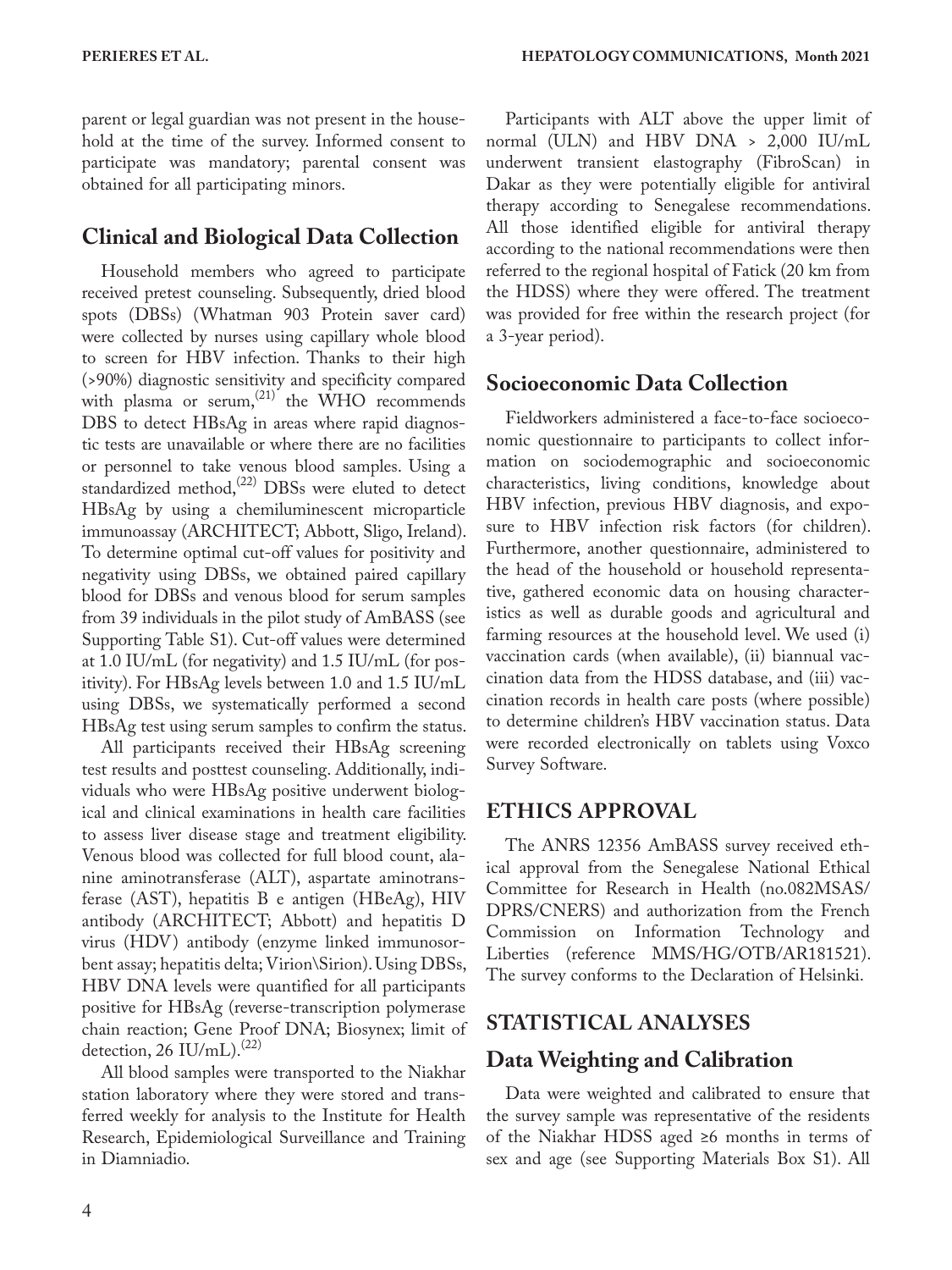analyses were performed using weighted and calibrated data.

#### **Descriptive Analyses**

The sociodemographic and economic characteristics of sampled households and individuals were described using percentages for categorical variables and means ± SD for continuous variables.

#### **Prevalence Estimations**

As per WHO recommendations for settings where HBsAg seroprevalence is above 0.4%, we considered that testing positive for HBsAg at a single assessment represented chronic HBV infection.<sup>(21)</sup> HBsAg positivity prevalence was first calculated for the total population, then for each group stratified by age and sex. A 95% CI was estimated using standard Wald confidence limits for proportions, except for children 0-4 years old, where the Agresti-Coull interval was used as no child in this age group was HBsAg positive.<sup>(23)</sup>

All analyses were performed using SAS, version 9.4, for Windows (SAS Institute Inc., Cary, NC) or Stata, version 14.2, for Windows (StataCorp, College Station, TX).

#### **Hepatitis B Treatment Eligibility**

Adults positive for HBsAg were assessed for treatment eligibility using both national and WHO guidelines.<sup>(24)</sup> Senegalese guidelines recommend treatment initiation if (i) ALT levels  $> 2 \times$  ULN and HBV  $DNA > 20,000$  IU/mL; or (ii)  $ALT > ULN$  and HBV  $DNA > 2,000$  IU/mL and at least F2 liver fibrosis stage; or (iii) cirrhosis and detectable HBV DNA levels. The WHO recommends initiating antiviral treatment in the following situations: (i) clinical evidence of cirrhosis; or (ii) AST-to-platelet ratio index score above 2; or (iii) ≥30 years old with persistently abnormal ALT levels and HBV DNA > 20,000 IU/mL.<sup>(24)</sup> In our study, we applied the ALT value measured at a single time point.

The following ALT ULN values were used to determine treatment eligibility: i) 55 U/L (used by the laboratory Institute for Health Research, Epidemiological Surveillance and Training for national guidelines) and ii) 30 U/L for men and 19 U/L for women (WHO guidelines). $(24)$ 

## **Results**

#### **PARTICIPATION RATE AND CHARACTERISTICS OF STUDY PARTICIPANTS**

The participation rate was 75.1% (301/401) among randomly selected households and 91.5% (3,118/3,409) among eligible residents of participating households.

A total of 1,530 adults and 1,588 children participated. Half (50.5%) the adults were male participants, mean age was  $34.8 \pm 16.7$  years, 54.8% had at least primary education, and 56.5% were married (Table 1). Among children, 51.8% were boys, mean age was 7.6 ± 4.0 years (Table 2), and 87.8% of those aged ≥7 years (school initiation age in Senegal) attended school. Among children with available vaccination data (1,071/1,588; 68.4%), 90.1% of those 0-4 years old and 59.9% of those 5-14 years old had received three doses of pentavalent vaccine (71.9% overall). Furthermore, half (54.5%) the children born ≥2016 had received the birth-dose vaccine within 24 hours of birth.

#### **PREVALENCE OF HBSAG POSITIVITY**

Among the 3,118 survey participants, 206 tested HBsAg positive (189 adults, 17 children), corresponding to a prevalence of 6.9% (95% CI, 5.6-8.1). Prevalence was highest in those 15-34 years old (12.4%; 95% CI, 9.1-15.6) and those ≥35 years old (8.8%; 95% CI, 6.1-11.5). Prevalence was 12.5% (95% CI, 9.1-15.8) in adult men, 9.2% (95% CI, 7.0-11.4) in adult women, 0.0% (95% CI, 0.00-0.01) in children 0-4, and 1.5% (95% CI, 0.0-2.3) in children 5-14 years old (Table 3; Supporting Fig. S1).

### **CHARACTERISTICS OF PARTICIPANTS POSITIVE FOR HBSAG AND ANTI-HBV TREATMENT ELIGIBILITY**

Mean ± SD age of the 206 participants positive for HBsAg was  $30.3 \pm 12.4$  years in adults and 11.9 ± 2.5 years in children. HBV DNA was detected in 44.9% of these participants; 33.1% had HBV DNA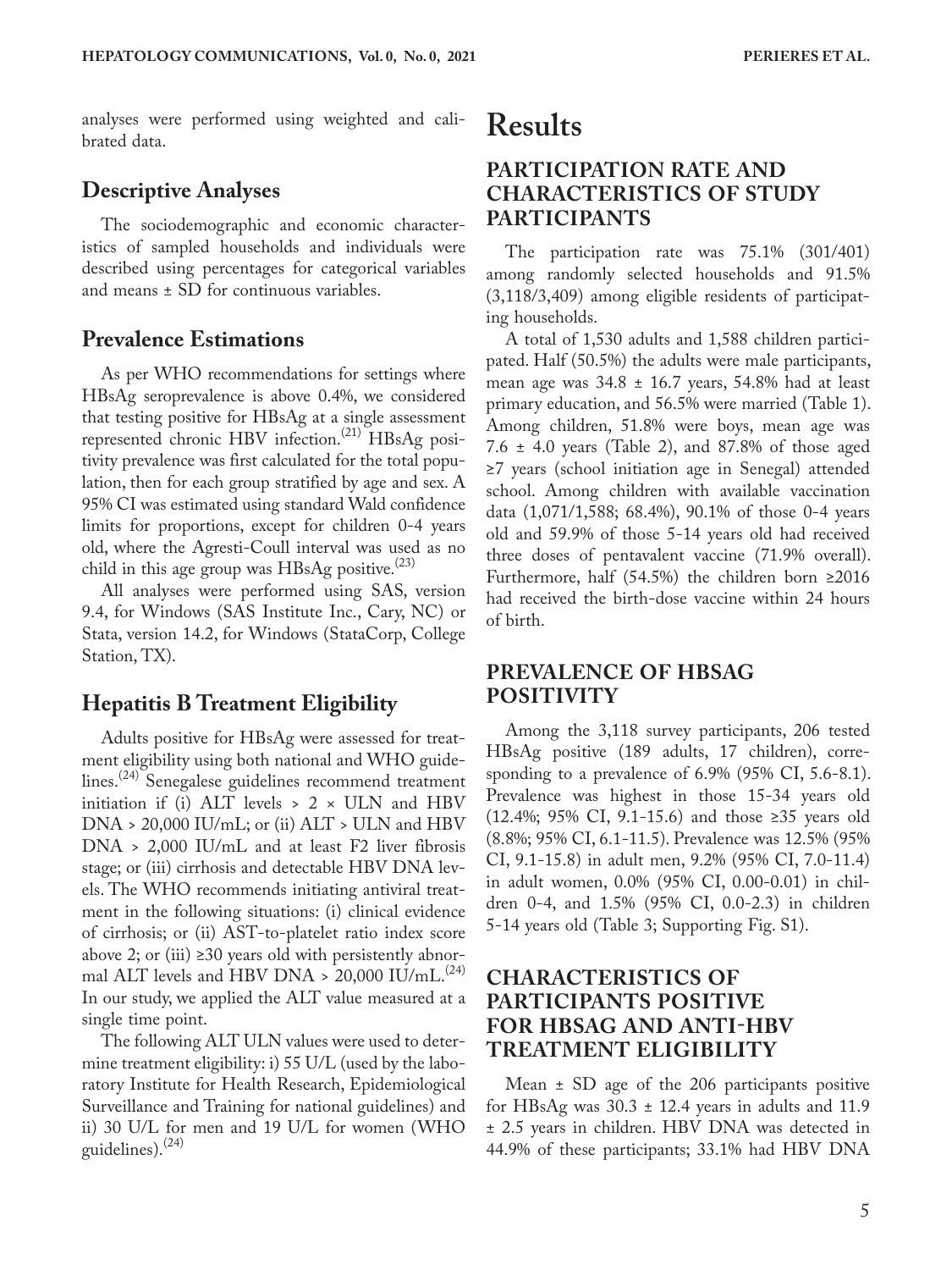#### **TABLE 1. CHARACTERISTICS OF PARTICIPATING ADULTS (I.E., ≥15 YEARS OLD) (N = 1,530), USING WEIGHTED AND CALIBRATED DATA (ANRS 12356 AMBASS SURVEY)**

| Characteristics (% of Missing Values)                                           | $%$ or Mean $±$ SD |
|---------------------------------------------------------------------------------|--------------------|
| Sociodemographic and socioeconomic characteristics                              |                    |
| Sex (0.0)                                                                       |                    |
| Male                                                                            | 50.5               |
| Female                                                                          | 49.5               |
| Age group (years) (0.0)                                                         |                    |
| 15-34                                                                           | 57.8               |
| $\geq$ 35                                                                       | 42.2               |
| Age (years) (0.0)                                                               | $34.8 \pm 16.7$    |
| Matrimonial status (1.4)                                                        |                    |
| Single                                                                          | 39.5               |
| Married (monogamous)                                                            | 41.4               |
| Married (polygamous)                                                            | 15.1               |
| Widowed or divorced                                                             | 4.0                |
| Having children (2.0)                                                           | 58.3               |
| No. of children                                                                 | $5.8 \pm 4.1$      |
| Educational level (3.6)                                                         |                    |
| Never attended school                                                           | 45.2               |
| Primary or junior high school                                                   | 35.4               |
| High school or above                                                            | 19.4               |
| Economic activity (1.7)                                                         |                    |
| Agricultural activity                                                           | 55.3               |
| Nonagricultural activity                                                        | 19.2               |
| Studies/training                                                                | 18.1               |
| Inactive                                                                        | 7.4                |
| Household index of life conditions (quartiles) (0.0)*                           |                    |
| First                                                                           | 17.3               |
| Second                                                                          | 21.2               |
| Third                                                                           | 24.5               |
| Fourth                                                                          | 37.0               |
| Number of months of presence in the household<br>during the previous year (2.6) | $9.7 \pm 3.5$      |
| Health-related characteristics                                                  |                    |
| Physical impairment <sup>†</sup> (1.5)                                          | 1.6                |
| Hospitalization during the previous year (1.6)                                  | 2.9                |
| Health problems (illness or wound) during the previous<br>3 months (1.4)        | 18.6               |

\*The household living conditions index was built using a multiple correspondence analysis of information on durable goods, agricultural and farming resources, and housing characteristics collected at the household level.

† Vision impairment (n = 11), lower limb disability (n = 10), upper limb disability (n = 4), asthma (n = 3), hearing impairment (n = 2), goiter  $(n = 1)$ .

levels of 2,000-19,999 IU/mL and the remaining 11.8% had levels ≥20,000 IU/mL.

A majority (n = 163; 74.6%) of participants who tested HBsAg positive underwent additional clinical

#### **TABLE 2. CHARACTERISTICS OF PARTICIPATING CHILDREN (I.E., 0-14 YEARS OLD) (N = 1,588), USING WEIGHTED AND CALIBRATED DATA (ANRS 12356 AMBASS SURVEY)**

| Characteristics (% of Missing Values)                                                                    | $%$ or Mean $\pm$ SD |
|----------------------------------------------------------------------------------------------------------|----------------------|
| Sex (0.0)                                                                                                |                      |
| Male                                                                                                     | 51.8                 |
| Female                                                                                                   | 48.2                 |
| Age group (years) (0.0)                                                                                  |                      |
| $0 - 4$                                                                                                  | 31.4                 |
| $5-9$                                                                                                    | 36.7                 |
| $10-14$                                                                                                  | 31.9                 |
| Age (years) $(0.0)$                                                                                      | $7.6 \pm 4.0$        |
| Household index of life conditions (quartiles) (0.0)*                                                    |                      |
| First                                                                                                    | 17.6                 |
| Second                                                                                                   | 23.1                 |
| <b>Third</b>                                                                                             | 24.3                 |
| Fourth                                                                                                   | 35.0                 |
| Enrolled in the Senegalese education system (only<br>for those $\geq$ 7 years old), n = 862 (0.3)        |                      |
| Yes                                                                                                      | 87.8                 |
| No                                                                                                       | 12.2                 |
| Regular school attendance during the 2017-2018<br>academic year (<5 days of absence), $n = 758$<br>(0.8) | 98.0                 |
| Work activity in the previous year (persons $\geq$ 7 years<br>$old)$ , $n = 862$                         |                      |
| Household agricultural or business activities (0.2)                                                      | 52.6                 |
| Domestic activities (0.2)                                                                                | 66.1                 |
| Paid activities (0.3)                                                                                    | 0.7                  |
| Disability or chronic health condition <sup>†</sup> (0.1)                                                | 1.7                  |
| Hospitalization in the previous year (0.0)                                                               | 1.1                  |
| Illness or wound in the previous 3 months (0.8)                                                          | 22.0                 |
| Three doses of pentavalent received (31.5)                                                               | 71.9                 |
| Birth-dose vaccine received ≤24 hours after birth<br>(born $\geq$ 2016, n = 272) (12.0)                  | 54.5                 |

\*The household living conditions index was built using a multiple correspondence analysis of information on durable goods, agricultural and farming resources, and housing characteristics collected at the household level.

† Asthma (n = 24), sickle cell disease (n = 1), physical disability  $(n = 2)$ , mute  $(n = 1)$ , epilepsy  $(n = 1)$ , vision impairment  $(n = 1)$ .

and biological examinations (Table 4). Of these, 6.6% of the adults but no child had a family history of hepatocellular carcinoma or cirrhosis in a first-degree relative and 3.0% had ongoing clinical signs suggestive of decompensated cirrhosis (edema, ascites, icterus), but this was not confirmed by laboratory tests (see Supporting Table S2). None of the 163 assessed had signs suggesting extrahepatic complications of chronic HBV infection (vasculitis, cryoglobulinemia, vascular purpura, arthromylagia, liver damage, livedo, or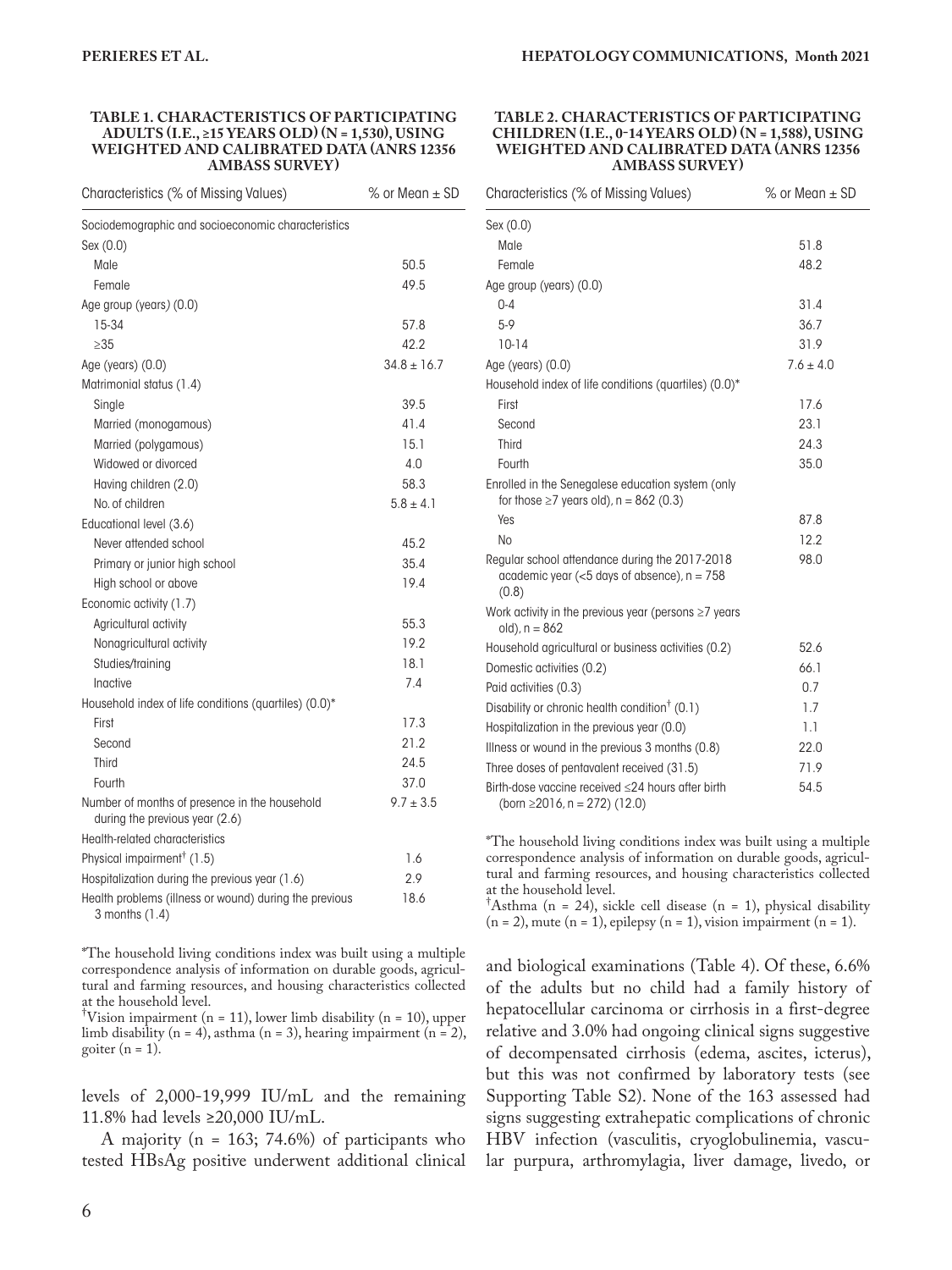#### **TABLE 3. PREVALENCE OF HBSAG IN THE RURAL AREA OF NIAKHAR, SENEGAL, USING WEIGHTED AND CALIBRATED DATA (ANRS 12356 AMBASS SURVEY)**

Number of Individuals Positive for HBsAg (prevalence, 95% CI)

|                     | All                   | Male                  | Female                |
|---------------------|-----------------------|-----------------------|-----------------------|
| Age classes (years) |                       |                       |                       |
| $0 - 4$             | $0(0.0\%, 0.00-0.01)$ | $0(0.0\%, 0.00-0.02)$ | $0(0.0\%, 0.00-0.02)$ |
| $5 - 14$            | 17 (1.5%, 0.0-2.3)    | $9(1.3\%, 0.3-2.2)$   | $8(1.8\%, 0.4-3.1)$   |
| 15-34               | 115 (12.4%, 9.1-15.6) | 59 (15.9%, 10.9-20.9) | 56 (9.1%, 5.9-12.2)   |
| $\geq 35$           | 74 (8.8%, 6.1-11.5)   | 34 (8.2%, 4.4-12.0)   | 40 (9.5%, 6.2-12.8)   |
| Children*           | 17 (1.0%, 0.5-1.6)    | $9(0.9\%, 0.0-1.5)$   | $8(1.2\%, 0.0-2.1)$   |
| Adults <sup>†</sup> | 189 (10.9%, 8.8-12.9) | 93 (12.5%, 9.1-15.8)  | 96 (9.2%, 7.0-11.4)   |
| Total               | 206 (6.9%, 5.6-8.1)   | 102 (7.7%, 5.8-9.7)   | 104 (6.1%, 4.7-7.4)   |

\*Children, <15 years old.

† Adults, ≥15 years old.

neuropathy). Furthermore, 13.1% were HBeAg positive, but none had HIV or HDV coinfection. Half the adults (51.2%) and a quarter (24.6%) of the children had HBeAg-negative chronic infection (formally known as inactive carrier state, i.e., HBeAg negative and anti-HBe positive and HBV  $DNA < 2,000$  IU/ mL and ALT < ULN).

Finally, only 2.9% (95% CI, 0.9-9.4) were eligible for treatment (4/163; 3 according to Senegalese recommendations and 1 according to WHO criteria). All 4 were men aged 16-39 years. The 3 participants eligible according to Senegalese criteria initiated treatment with tenofovir. Furthermore, a 14-year-old girl was potentially eligible according to Senegalese guidelines (i.e., ALT > ULN and HBV DNA > 2,000 IU/ mL), but the FibroScan result was missing. Clinical and biological characteristics of these individuals are presented in Supporting Table S3.

## **Discussion**

To the best of our knowledge, this is the first study to estimate chronic HBV infection prevalence in the general population in rural Senegal (including children born after the introduction of hepatitis B vaccination in the country's Expanded Program on Immunization in 2004) and to assess eligibility for hepatitis B treatment. We found a high prevalence of HBsAg positivity in the general population of the Niakhar HDSS (6.9%; 206/3,118), with large variations across different age groups. Specifically, while prevalence in children (0-14 years old) born after the HBV vaccination program started was close to 1% (17/1,588), it was above 10% (189/1,530) in those born beforehand. Half the individuals positive for HBsAg in our sample had active chronic HBV infection, but only 3% (4 men aged 16-39 years) were immediately eligible for treatment according to national or WHO guidelines.

HBsAg prevalence in our study was lower than that found for Senegal's general population in a systematic review based on published literature  $(11.06\%; 95\% \text{ CI}, 10.72-11.40)^{(25)}$  and slightly below but comparable to the prevalence estimated in a modeling study (8.1%; 95% CI, 7.5-9.0).<sup>(2)</sup> The high prevalence of HBsAg in adults is consistent with studies conducted in specific adult population groups in Dakar.<sup>(8-14)</sup> Interestingly, HBsAg prevalence was lower in those aged ≥35 years than in those 15-34 years. A decrease in prevalence with increasing age was also observed in The Gambia and could be explained by the spontaneous loss of HBsAg over time and by higher mortality rates in older adults who were  $HBsAg$  positive.<sup>(26)</sup>

The low prevalence of HBsAg in children (i.e., 0-14 years old) reflects findings for hospitalized children in Dakar born after 2004 (0.2% and 1.1%).<sup>(15,16)</sup> However, the prevalence in those aged 0-4 years was below that in those aged 5 years estimated in a modeling study (1.6%; 95% CI, 1.5-1.8).<sup>(2)</sup> Our data suggest that the WHO's target of achieving <1% prevalence of  $HBsAg$  in children under 5 years of age by  $2020^{(18)}$  was reached in the study area of Niakhar, probably thanks to the high coverage of the hepatitis B vaccination program in recent years. Specifically, another study using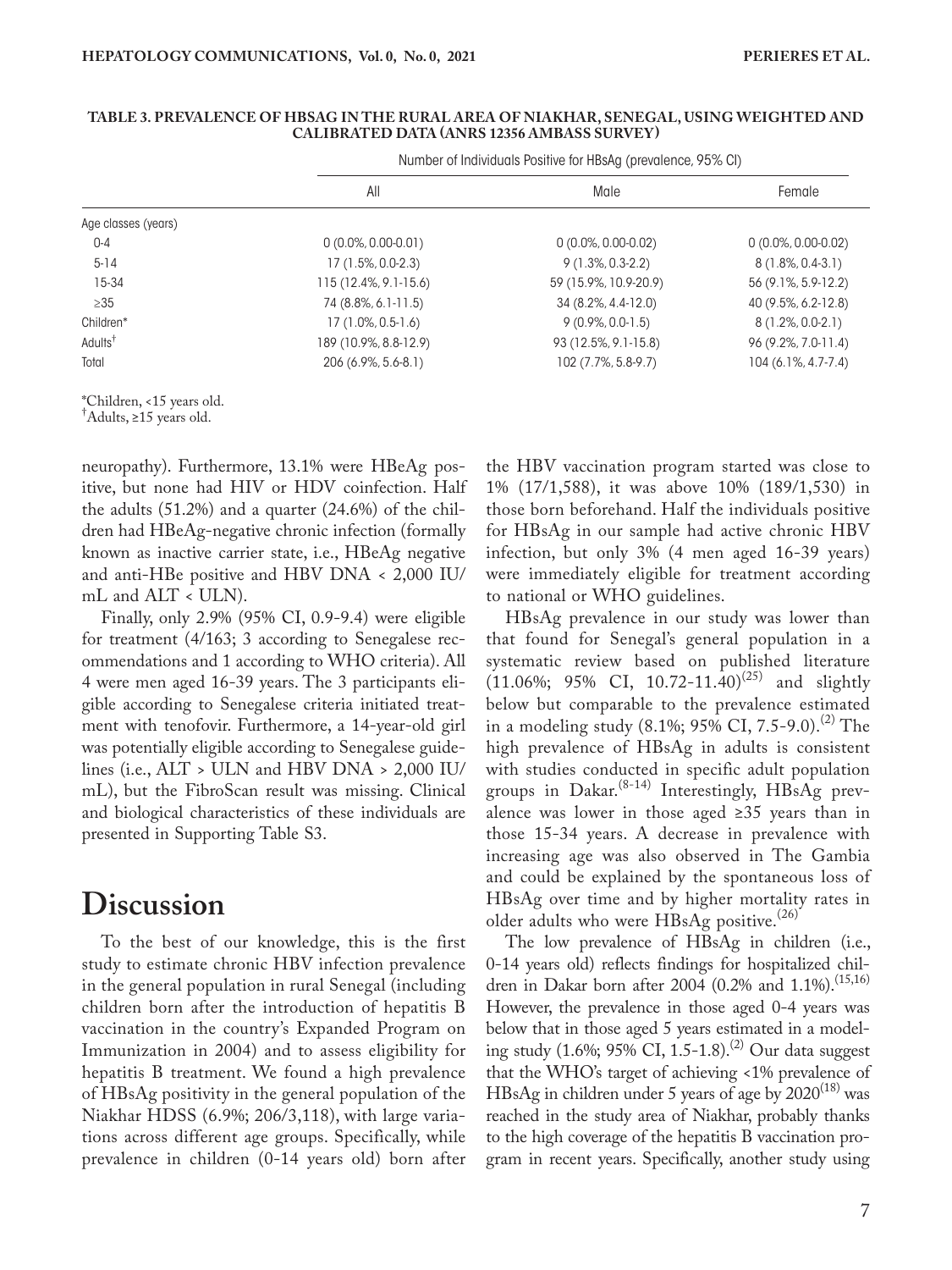#### **TABLE 4. CLINICAL AND BIOLOGICAL CHARACTERISTICS OF INDIVIDUALS POSITIVE FOR HBSAG WHO SUBSEQUENTLY UNDERWENT CLINICAL AND BIOLOGICAL EXAMINATION (N = 163), USING WEIGHTED AND CALIBRATED DATA (ANRS 12356 AMBASS SURVEY)**

| Characteristics (% of Missing Values)                                                             | Adults* %        | Children <sup>†</sup> % |
|---------------------------------------------------------------------------------------------------|------------------|-------------------------|
| Body mass index (0.0) <sup>‡</sup>                                                                |                  |                         |
| Underweight (<18.5)                                                                               | 54.2             | 56.5                    |
| Normal weight (18.5-24.9)                                                                         | 31.7             | 43.5                    |
| Overweight (25.0-29.9)                                                                            | 12.5             | 0.0                     |
| Obese (≥30.0)                                                                                     | 1.7              | 0.0                     |
| Past medical history of chronic disease<br>(0.0)                                                  | 4.1 <sup>§</sup> | 0.0                     |
| Ongoing signs of cirrhosis (0.0)                                                                  |                  |                         |
| Edema (0.0)                                                                                       | 0.9              | 0.0                     |
| Ascites (0.0)                                                                                     | 0.4              | 0.0                     |
| Icterus (0.0)                                                                                     | 1.2              | 0.0                     |
| Past history/symptoms (0.0)                                                                       |                  |                         |
| Previously diagnosed cirrhosis (0.0)                                                              | 0.0              | 0.0                     |
| Gastrointestinal hemorrhage (0.0)                                                                 | 0.0              | 0.0                     |
| Encephalopathy (0.0)                                                                              | 0.0              | 0.0                     |
| Family history of hepatocellular<br>carcinoma or cirrhosis in a first-degree<br>relative $(0.0)$  | 6.6              | 0.0                     |
| HBV DNA (IU/mL) (0.0)                                                                             |                  |                         |
| Undetectable (<26)                                                                                | 50.0             | 59.7                    |
| 26-1,999                                                                                          | 28.2             | 0.0                     |
| 2,000-19,999                                                                                      | 9.7              | 11.2                    |
| $\geq$ 20,000                                                                                     | 12.1             | 29.1                    |
| Anti-HDV positive (2.7)                                                                           | 0.0              | 0.0                     |
| Anti-HIV positive (0.0)                                                                           | 0.0              | 0.0                     |
| HBeAg positive (0.0)                                                                              | 12.8             | 16.6                    |
| $ALT^{  }$ (0.0)                                                                                  |                  |                         |
| $<$ 40                                                                                            | 93.5             | 80.2                    |
| 40-79                                                                                             | 3.4              | 19.8                    |
| $\geq 80$                                                                                         | 3.1              | 0.0                     |
| AST <sup>q</sup> (0.0)                                                                            |                  |                         |
|                                                                                                   |                  |                         |
| < 34                                                                                              | 93.3             | 75.5                    |
| 34-67                                                                                             | 5.5              | 19.8                    |
| $\geq 68$                                                                                         | 1.3              | 4.7                     |
| APRI $\#$ ( $\geq$ 18 years old, n = 124) (12.7)                                                  |                  |                         |
| < 1.00                                                                                            | 94.9             |                         |
| 1.00-1.99                                                                                         | 5.1              | Not<br>applicable       |
| $\geq 2.00$                                                                                       | 0.0              |                         |
| Inactive chronic HBV infection (0.0)                                                              |                  |                         |
| HBeAg negative and anti-HBe positive and<br>HBV DNA $<$ 2,000 IU/mL and ALT $<$ ULN <sup>II</sup> | 51.2             | 24.6                    |
| Eligible for antiviral treatment according to<br>national recommendations (0.0)                   |                  |                         |
| $ALT > 2 \times ULN$ <sup>  </sup> and HBV<br>DNA > 20,000 IU/mL                                  | 0.5              | 0.0                     |
| $ALT > ULN$ <sup>  </sup> and HBV DNA > 2,000 IU/mL,<br>and FibroScan (at least F2 fibrosis)      | 2.1              | 14.7                    |

#### **TABLE 4.** *Continued*

| Characteristics (% of Missing Values)                                                                                            |     | Adults* $\%$ Children <sup>†</sup> $\%$ |
|----------------------------------------------------------------------------------------------------------------------------------|-----|-----------------------------------------|
| Cirrhosis and HBV DNA                                                                                                            | 0.0 | 0.O                                     |
| Eligible for antiviral treatment according to<br>WHO guidelines (0.0)                                                            |     |                                         |
| Clinical diagnosis of cirrhosis                                                                                                  | 0.0 | n n                                     |
| APRI# score $> 2.00$                                                                                                             | 0.0 | Not<br>applicable                       |
| $\geq$ 30 years old and persistently abnormal<br>ALT levels (>30 U/L for men, >19 U/L for<br>women) and HBV DNA $>$ 20,000 IU/mL | 0.5 | Not<br>applicable                       |

\*Adults, ≥15 years old (n = 147).

<sup>†</sup>Children, <15 years old (n = 17).

‡ For individuals under 18 years old, body mass index for age curves were used.

 ${}^{\$}$ Asthma (n = 2), hypertension (n = 1), right hemiparesis (n = 1), paraplegia following cerebral tuberculomas (n = 1).<br>||ULN for Senegalese recommendations, 55 U/L.

ULN threshold, 34 U/L.

 $^{\#}$ APRI = ([AST/ULN] ×100)/platelet count (10<sup>9</sup>/L).

Abbreviation: APRI, aspartate aminotransferase-to-plateletratio-index.

data from the AmBASS survey in children born ≥2016 found that 90.1% of those 0-4 years old had received three doses of pentavalent vaccine and 66.8% of those born in 2017-2018 had received the birth dose within 24 hours of birth.<sup>(27)</sup> Key interventions to improve vaccination coverage include increasing outreach vaccination activities, encouraging caregivers to bring newborns born at home to health care facilities within 24 hours of birth, and finding innovative ways to remind caregivers of vaccination appointments.(27)

The low proportion of persons positive for HBsAg and eligible for hepatitis B treatment that we found (3%) is consistent with findings in studies conducted in The Gambia, where 3.7% (95% CI, 2.0-6.5) to 6.7% (95% CI, 5.1-8.3) of persons positive for HBsAg were eligible.<sup>(26,28)</sup> Interestingly, treatment eligibility in our study differed according to the guidelines used (WHO versus national recommendations). Specifically, 3 participants were eligible according to national recommendations and 1 according to WHO recommendations. This highlights the complexity of identifying eligible patients when different recommendations exist.<sup>(29)</sup> The 3 participants eligible according to the national recommendations have initiated treatment with tenofovir at the regional hospital of Fatick.

The important policy implications highlighted by our study for hepatitis B elimination in Senegal can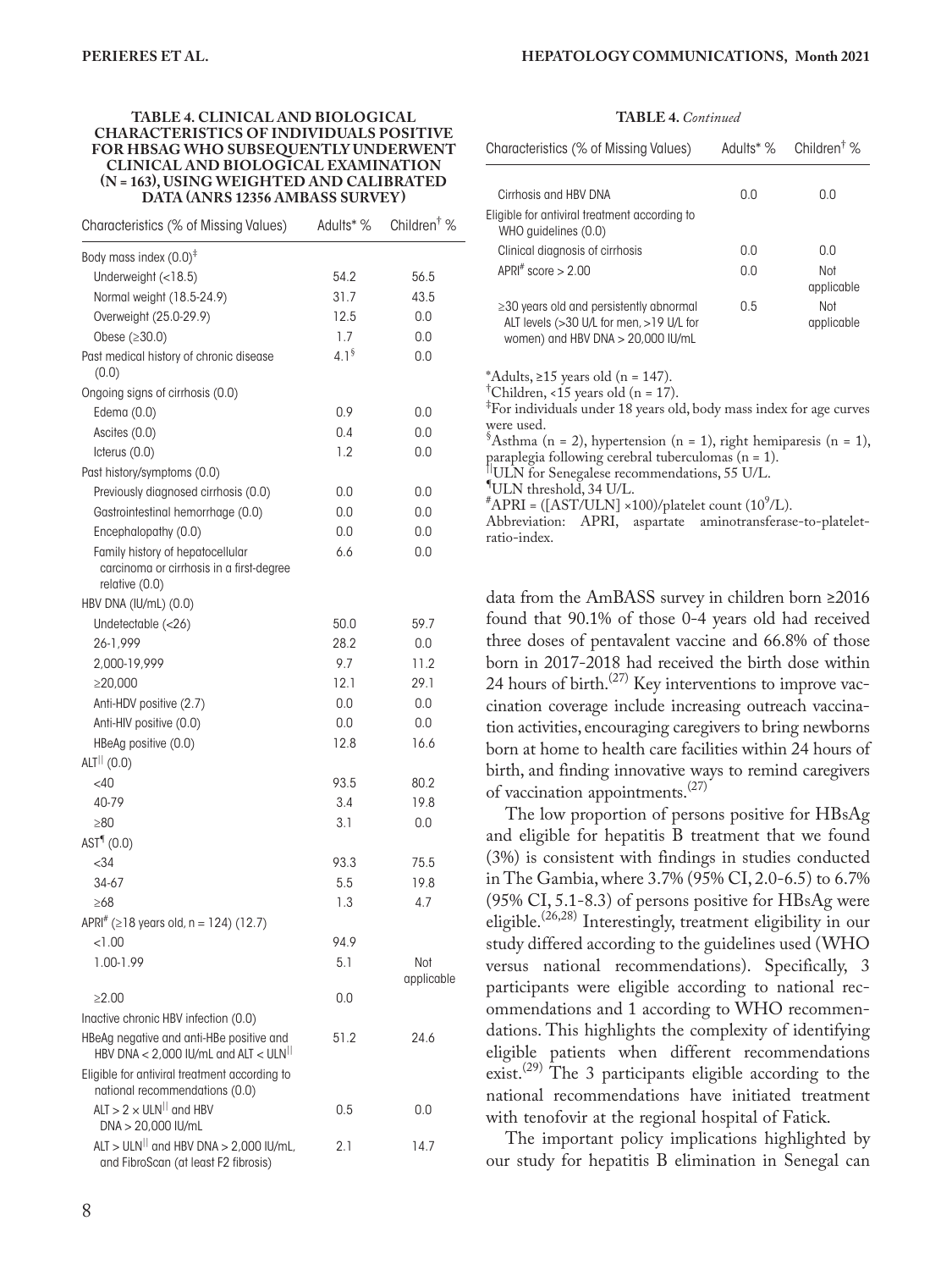be transferred to other West African countries. First, our results demonstrate the success of the Senegalese HBV vaccination program in reducing HBV infection prevalence below 1% in children and suggest that if current efforts continue, the country may achieve the WHO-desired 90% reduction in chronic HBV incidence by 2030 (i.e.,  $0.01\%$  prevalence).<sup>(18)</sup>

Second, good acceptability of HBsAg screening (75.1% participation rate at the household level and 91.5% at the individual level) and good acceptability of HBV care (74.6% of those HBsAg positive underwent clinical and biological assessments) show that, as suggested elsewhere,<sup>(26)</sup> large-scale community-based screening seems feasible when provided for free, even in rural Senegal.

Third, our findings highlight important follow-up and future treatment needs. Specifically, at the population level, we estimate that 90 (95% CI, 28-290) of the 3,095 (95% CI, 2,512-3,633) persons positive for HBsAg living in the Niakhar HDSS are immediately eligible for treatment and that approximately 1,575 (95% CI, 1,293-1,857) have active chronic HBV infection; the latter run the risk of liver complications without timely treatment.<sup>(24)</sup> However, decentralized care for HBV in rural Senegal is hindered by high costs and unavailability of tests for both HBV monitoring and treatment eligibility assessment (e.g., FibroScan and viral load measurement). Patients living in the Fatick region must travel over 100 km to Dakar and pay FCFA 15,000 (US \$26) for a FibroScan. Tenofovir is available at the regional hospital of Fatick, but a monthly fee of up to FCFA 5,000 (US \$9) per month may be applied depending on health insurance coverage. The socioeconomic data we collected suggest that only an estimated 29% of the Niakhar HDDS population testing positive for HBV infection would have the means to pay for nationally recommended follow-up tests (i.e., two HBV DNA tests and two FibroScan per year for a total cost of FCFA 80,000 (US \$138). Furthermore, only 28% of the Niakhar population would have the means to pay for both the nationally recommended tests and HBV treatment, which together can cost up to FCFA 140,000 per year (US \$242). All the above findings highlight the need to develop alternative monitoring algorithms adapted to supply and demand constraints at the health system's decentralized level. For example, by measuring HBV DNA at the initial examination and then only when transaminases levels

are abnormal, by using alternative methods to quantify HBV DNA levels,  $(30,31)$  or by adapting the frequency of follow-up (depending on whether HBV infection is active or inactive). Moreover, ensuring that people have access to HBV care and treatment according to their financial means is vital for the scaling up of care and treatment.

Our study has several limitations. First, it is not representative of the whole country. However, the Niakhar HDSS is quite representative of rural areas in Senegal in terms of demographic, socioeconomic, and health characteristics (see Supporting Table S4). Furthermore, the health services in the Niakhar HDSS are similar to those available in the rest of the country, and there are no specific interventions linked to hepatitis B that could impact the results of our study. Second, the prevalence of HBsAg may have been slightly underestimated by the use of DBSs. Depending on the distribution of HBsAg levels in the target population, the use of highly sensitive assays (e.g., limit of detection <0.1 IU/mL) may have identified more individuals infected with  $HBV^{(32)}$  However, this limitation is offset by the fact that people with low HBsAg levels are often inactive carriers and do not require antiviral therapy.<sup>(33)</sup> Furthermore, of the 32 tests falling within the range defined as undetermined using DBSs (i.e., between 1.0 and 1.5 IU/mL), only six tests were confirmed positive using blood samples, suggesting that we probably did not miss any individual positive for HBsAg. Finally, the measurement of ALT at a single time point to determine treatment eligibility and the absence of FibroScan in the region of the Niakahr HDSS may have missed some individuals in need of treatment.

To conclude, HBsAg prevalence was very low in children (<1%), highlighting the success of the Senegalese HBV vaccination program and suggesting that Senegal may be on a track to achieve the WHO target of a 90% reduction in chronic HBV infection incidence by 2030. Prevalence was highest in young adults, and those eligible for treatment were mostly young men. To reach hepatitis elimination goals in Senegal, general population testing (particularly for adolescents and young adults) and the scale-up of care and treatment are also needed.

*Acknowledgment:* We thank our partners at the National Viral Hepatitis Program and Ministry of Health and Social Action in Senegal, all the health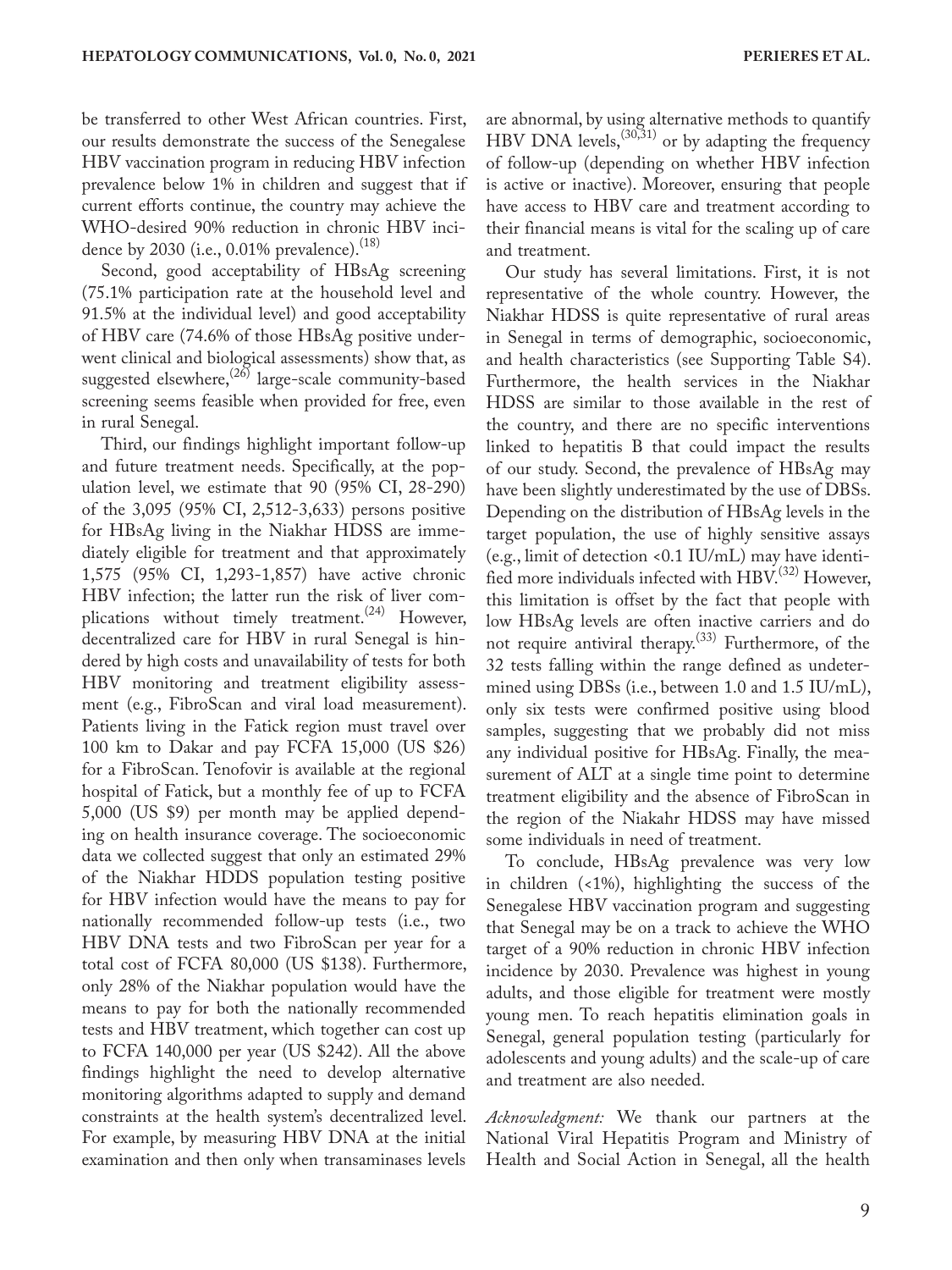care workers and individuals who agreed to participate in the study, and the field team: Modou Diome, Ndèye Selbé Diouf, Khadim Gueye, Moussa Gueye, Ibrahima Ndaw, Fadiène Ndiaye, Mayé Ndour, Coumba Sandiane Sène (interviewers), Khady Ba Gaye, Fatima Sène (nurses), Assane Faye, and Etienne Silmang Ndong (drivers). We also thank the ANRS Emerging Infectious Diseases for its financial and technical support, especially Nicolas Rouveau and Maria Camila Calvo Cortes. Finally, we thank Philippe Colson and Léa Luciani for the DBS quality control and Jude Sweeney (Milan, Italy) for the revision and copyediting of our English manuscript.

## **Appendix 1 THE ANRS 12356 AMBASS SURVEY STUDY GROUP**

Cyril Bérenger, Marwan al Qays Bousmah, Sylvie Boyer, Patrizia Carrieri, Marion Coste, Maëlle de Seze, Tchadine Djaogol, Gwenaëlle Maradan, Fabienne Marcellin, Carole Treibich (Aix-Marseille University, INSERM, IRD, ISSPAM, Sciences Economiques and Sociales de la Santé and Traitement de l'Information Médicale [SESSTIM], Marseille, France). Elhadji Ba, Aldiouma Diallo, Fambaye Dièye, Assane Diouf, Elhadji Bilal Faye, Assane Ndiaye, Lauren Périères, Cheikh Sokhna, Mouhamadou Baba Sow (UMR VITROME, IRD-Université Aix-Marseille, AP-HM, SSA, IHU-Méditerranée Infection, Marseille, France et Campus International IRD-UCAD de l'IRD, Dakar, Sénégal). Coumba Touré Kane, Gora Lo, Anna Julienne Selbé Ndiaye, Samba Ndiour (Institut de Recherche en Santé de Surveillance Epidémiologique et de Formation, Dakar, Sénégal). Philippe Halfon, Sofiane Mohamed (Hôpital Européen, Marseille, France). Nicolas Rouveau, Maria-Camila Calvo Cortès, Gabrièle Laborde-Balen (ANRS Emerging Infectious Diseases, Paris, France). Martine Audibert, Fatou Fall, Ibrahima Gueye, Karine Lacombe, Moussa Seydi, Yusuke Shimakawa, Edouard Tuaillon, Muriel Vray (AmBASS Scientific Advisory Board).

#### **REFERENCES**

1) World Health Organization. Global hepatitis report, 2017. [https://www.who.int/hepatitis/publications/global-hepatitis-repor](https://www.who.int/hepatitis/publications/global-hepatitis-report2017/en/) [t2017/en/](https://www.who.int/hepatitis/publications/global-hepatitis-report2017/en/). Published April 19, 2017. Accessed August 2020.

- 2) Polaris Observatory Collaborators. Global prevalence, treatment, and prevention of hepatitis B virus infection in 2016: a modelling study. Lancet Gastroenterol Hepatol 2018;3:383-403.
- 3) Edmunds WJ, Medley GF, Nokes DJ, O'Callaghan CJ, Whittle HC, Hall AJ. Epidemiological patterns of hepatitis B virus (HBV) in highly endemic areas. Epidemiol Infect 1996;117:313-325.
- 4) Edmunds WJ, Medley GF, Nokes DJ, Hall AJ, Whittle HC. The influence of age on the development of the hepatitis B carrier state. Proc Biol Sci 1993;253:197-201.
- 5) Hyams KC. Risks of chronicity following acute hepatitis B virus infection: a review. Clin Infect Dis 1995;20:992-1000.
- 6) McMahon BJ. The natural history of chronic hepatitis B virus infection. Hepatology 2009;49(Suppl.):S45-S55.
- 7) WHO. Global health estimates 2016: deaths by cause, age, sex, by country and region. Geneva; 2018:2000-2016. [https://www.who.](https://www.who.int/data/gho/data/themes/mortality-and-global-health-estimates/ghe-leading-causes-of-death) [int/data/gho/data/themes/mortality-and-global-health-estimates/](https://www.who.int/data/gho/data/themes/mortality-and-global-health-estimates/ghe-leading-causes-of-death) [ghe-leading-causes-of-death.](https://www.who.int/data/gho/data/themes/mortality-and-global-health-estimates/ghe-leading-causes-of-death) Accessed February 5, 2021.
- 8) Niang M, Fall KS, Mbengue B, Mbow M, Diouf NN, Boye O, et al. Immunological status to hepatitis B virus of pregnant women in Dakar, Senegal. Open J Immunol 2017;7:37-44.
- 9) Lô G, Diawara PS, Diouf NN, Faye B, Seck MC, Sow K, et al. Prévalence de l'antigène de surface du virus de l'hépatite B (AgHBs) chez les femmes enceintes au laboratoire de l'hôpital Militaire de Ouakam (HMO), Dakar. [in French] Med Afr Noire 2012;59:241-244.
- 10) Diop-Ndiaye H, Touré-Kane C, Etard JF, Lô G, Diaw PA, Ngom-Gueye NF, et al. Hepatitis B, C seroprevalence and delta viruses in HIV-1 Senegalese patients at HAART initiation (retrospective study). J Med Virol 2008;80:1332-1336.
- 11) Lô G, Sow-Sall A, Diop-Ndiaye H, Mandiouba NCID, Thiam M, Diop F, et al. Prevalence of hepatitis B markers in Senegalese HIV-1-infected patients. J Med Virol 2016;88:461-465.
- 12) Etard J-F, Colbachini P, Dromigny J-A, Perrier-Gros-Claude J-D. Hepatitis C antibodies among blood donors, Senegal, 2001. Emerg Infect Dis 2003;9:1492-1493.
- 13) Vray M, Debonne J-M, Sire J-M, Tran N, Chevalier B, Plantier J-C, et al. Molecular epidemiology of hepatitis B virus in Dakar, Senegal. J Med Virol 2006;78:329-334.
- 14) Seck M, Dièye B, Guèye YB, Faye BF, Senghor AB, Toure SA, et al. Evaluation of the efficacy of medical screening of blood donors on preventing blood transfusion-transmitted infectious agents. [in French] Transfus Clin Biol 2016;23:98-102.
- 15) Rey-Cuille M-A, Njouom R, Bekondi C, Seck A, Gody C, Bata P, et al. Hepatitis B virus exposure during childhood in Cameroon, Central African Republic and Senegal after the integration of HBV vaccine in the expanded program on immunization. Pediatr Infect Dis J 2013;32:1110-1115.
- 16) Lô G, Sow-Sall A, Diop-Ndiaye H, Babacar N, Diouf NN, Daffé SM, et al. Hepatitis B virus (HBV) infection amongst children in Senegal: current prevalence and seroprotection level. Pan Afr Med J 2019;32:140.
- 17) Programme National de Lutte Contre les Hépatites. Strategic plan against viral hepatitis in Senegal (2019-2023): policy brief. [http://hepatites.sn/images/docs/psn2019-2023-policybrief.pdf](http://hepatites.sn/images/docs/psn2019 102023 10policybrief.pdf). Published 2019. Accessed February 2019.
- 18) World Health Organization. Global health sector strategy on viral hepatitis 2016-2021. Towards ending viral hepatitis. [https://apps.](https://apps.who.int/iris/handle/10665/246177) [who.int/iris/handle/10665/246177.](https://apps.who.int/iris/handle/10665/246177) Accessed August 2020.
- 19) Delaunay V, Douillot L, Diallo A, Dione D, Trape J-F, Medianikov O, et al. Profile: the Niakhar health and demographic surveillance system. Int J Epidemiol 2013;42:1002-1011.
- 20) Coste M, De Sèze M, Diallo A, Carrieri MP, Marcellin F, Boyer S; ANRS 12356 AmBASS Study Group. Burden and impacts of chronic hepatitis B infection in rural Senegal: study protocol of a cross-sectional survey in the area of Niakhar (AmBASS ANRS 12356). BMJ Open 2019;9:e030211.